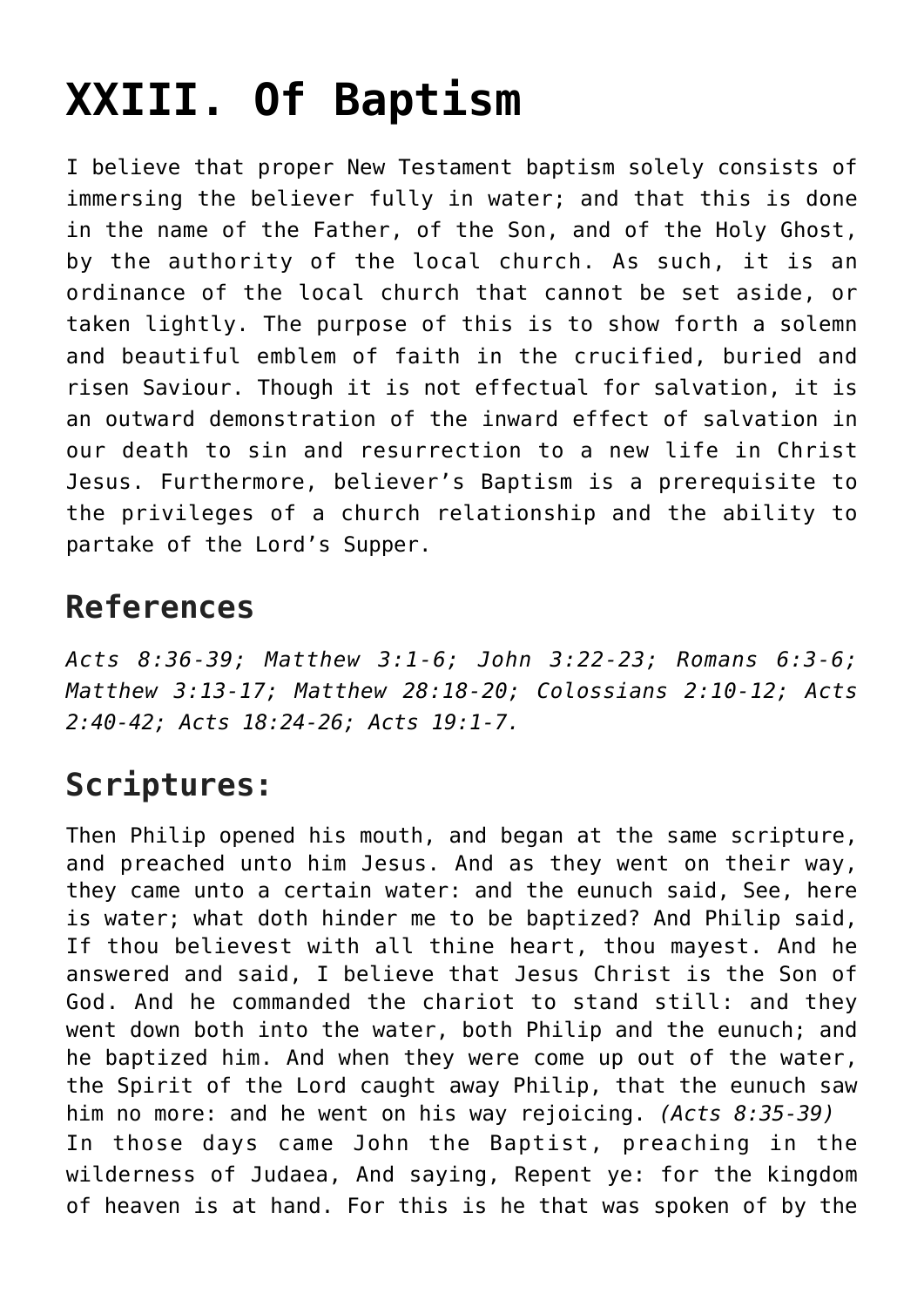prophet Esaias, saying, The voice of one crying in the wilderness, Prepare ye the way of the Lord, make his paths straight. And the same John had his raiment of camel's hair, and a leathern girdle about his loins; and his meat was locusts and wild honey. Then went out to him Jerusalem, and all Judaea, and all the region round about Jordan, And were baptized of him in Jordan, confessing their sins. *(Matthew 3:1-6)*

After these things came Jesus and his disciples into the land of Judaea; and there he tarried with them, and baptized. And John also was baptizing in Aenon near to Salim, because there was much water there: and they came, and were baptized. *(John 3:22-23)*

Know ye not, that so many of us as were baptized into Jesus Christ were baptized into his death? Therefore we are buried with him by baptism into death: that like as Christ was raised up from the dead by the glory of the Father, even so we also should walk in newness of life. For if we have been planted together in the likeness of his death, we shall be also in the likeness of his resurrection: Knowing this, that our old man is crucified with him, that the body of sin might be destroyed, that henceforth we should not serve sin. *(Romans 6:3-6)*

Then cometh Jesus from Galilee to Jordan unto John, to be baptized of him. But John forbad him, saying, I have need to be baptized of thee, and comest thou to me? And Jesus answering said unto him, Suffer it to be so now: for thus it becometh us to fulfil all righteousness. Then he suffered him. And Jesus, when he was baptized, went up straightway out of the water: and, lo, the heavens were opened unto him, and he saw the Spirit of God descending like a dove, and lighting upon him: And lo a voice from heaven, saying, This is my beloved Son, in whom I am well pleased. *(Matthew 3:13-17)*

And Jesus came and spake unto them, saying, All power is given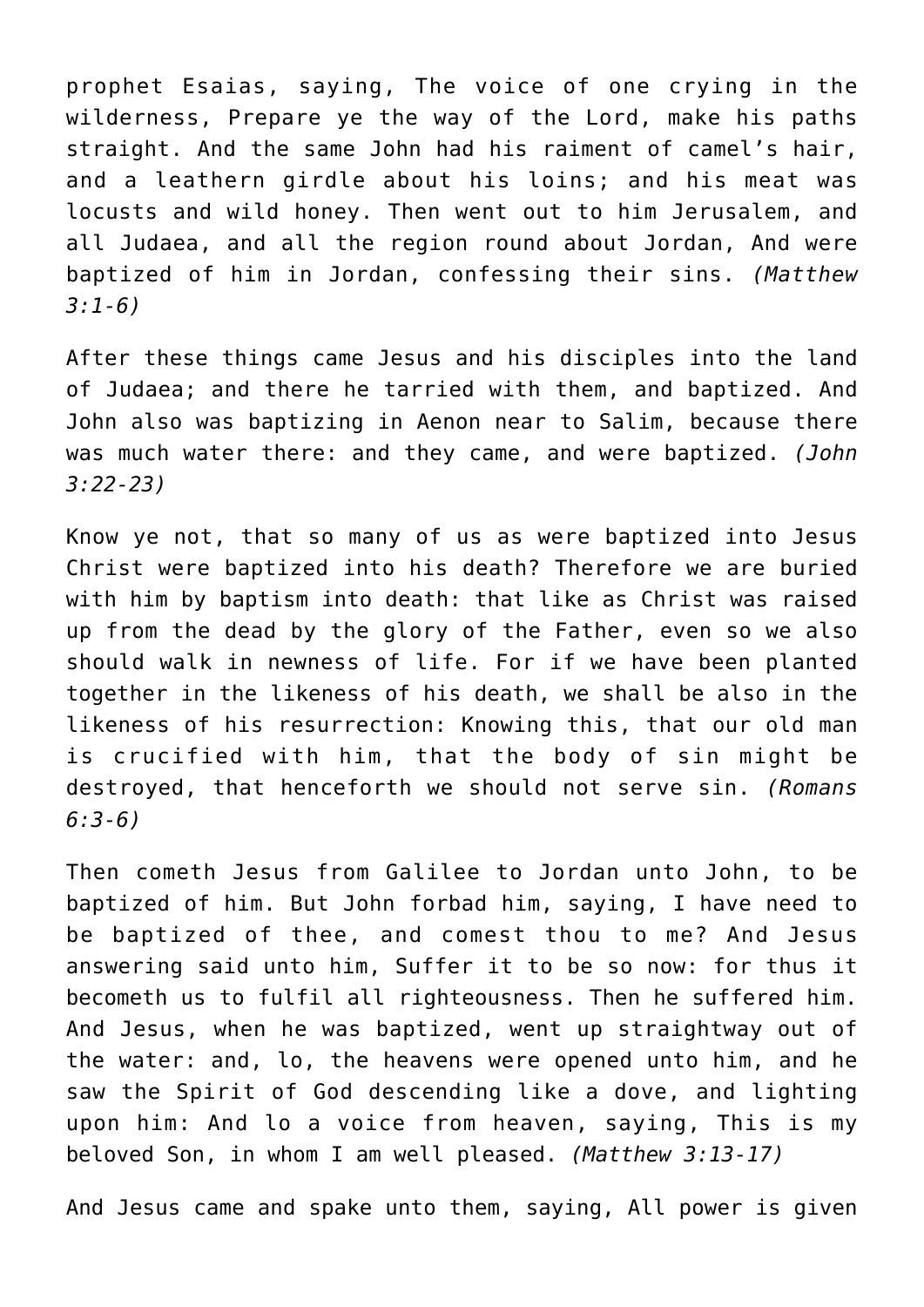unto me in heaven and in earth. Go ye therefore, and teach all nations, baptizing them in the name of the Father, and of the Son, and of the Holy Ghost: Teaching them to observe all things whatsoever I have commanded you: and, lo, I am with you alway, even unto the end of the world. Amen. *(Matthew 28:18-20)*

And ye are complete in him, which is the head of all principality and power: In whom also ye are circumcised with the circumcision made without hands, in putting off the body of the sins of the flesh by the circumcision of Christ: Buried with him in baptism, wherein also ye are risen with him through the faith of the operation of God, who hath raised him from the dead. *(Colossians 2:10-12)*

And with many other words did he testify and exhort, saying, Save yourselves from this untoward generation. Then they that gladly received his word were baptized: and the same day there were added unto them about three thousand souls. And they continued stedfastly in the apostles' doctrine and fellowship, and in breaking of bread, and in prayers. *(Acts 2:40-42)*

And a certain Jew named Apollos, born at Alexandria, an eloquent man, and mighty in the scriptures, came to Ephesus. This man was instructed in the way of the Lord; and being fervent in the spirit, he spake and taught diligently the things of the Lord, knowing only the baptism of John. And he began to speak boldly in the synagogue: whom when Aquila and Priscilla had heard, they took him unto them, and expounded unto him the way of God more perfectly. *(Acts 18:24-26)*

And it came to pass, that, while Apollos was at Corinth, Paul having passed through the upper coasts came to Ephesus: and finding certain disciples, He said unto them, Have ye received the Holy Ghost since ye believed? And they said unto him, We have not so much as heard whether there be any Holy Ghost. And he said unto them, Unto what then were ye baptized? And they said, Unto John's baptism. Then said Paul, John verily